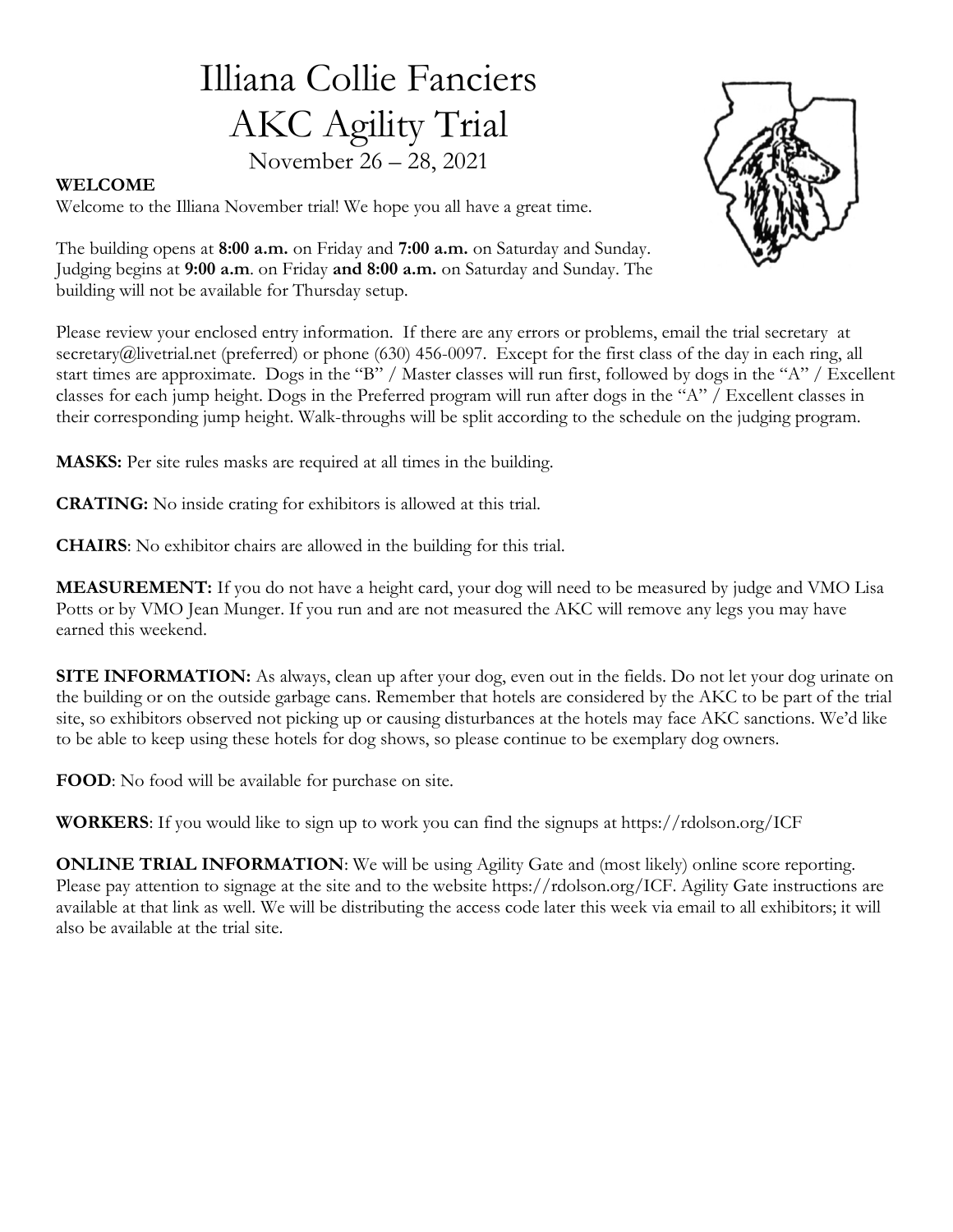## DIRECTIONS TO THE TRIAL SITE:

Agility At The Farm 8N861 Burlington Road Campton Hills, IL 60140

http://www.agilityatthefarm.com/

### From the North:

Rt 47 South to Burlington Road, Turn Right (West) on Burlington Road, Agility at the Farm red building is on the right side of the road 2.2 miles down.

### From the South:

Rt 47 North to Burlington Road, Turn Left (West) on Burlington Road, Agility at the Farm red building is on the right side of the road 2.2 miles down.

### From the East:

I90 to Rt. 47 Exit South to Burlington Road, Turn Right (West) on Burlington Road, Agility at the Farm red building is on the right side of the road 2.2 miles down.

#### From the West:

I90 to Rt. 20 Exit South. 20 will split into 47/20, take the 47 fork continue South to Burlington Road, Turn Right (West) on Burlington Road, Agility at the Farm red building is on the right side of the road 2.2 miles down.